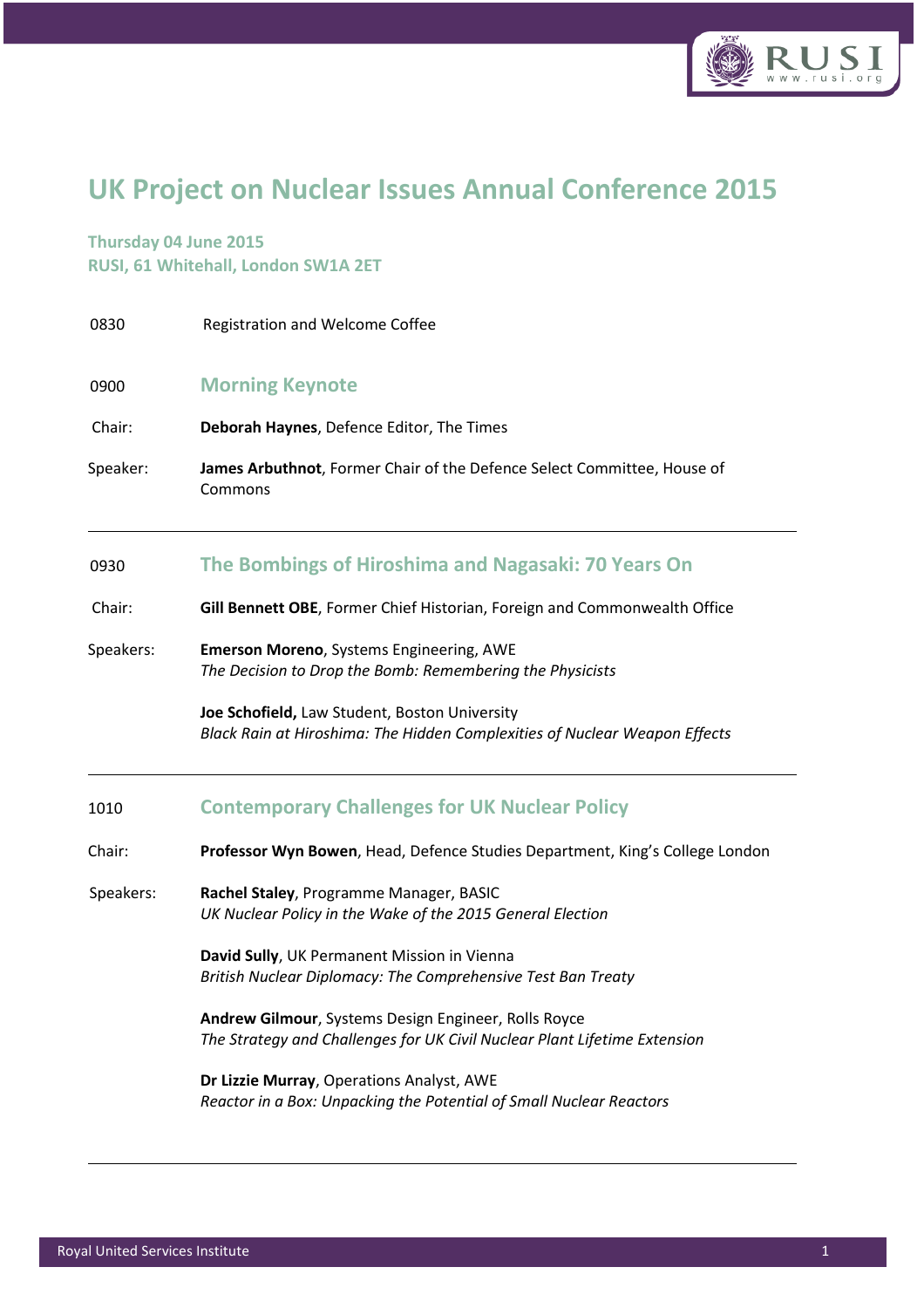

## 1120 Morning Coffee

## 1150 Assessing and Addressing Global Nuclear Threats

- Chair: Rear Admiral John Gower, Former Assistant Chief of Defence Staff, Ministry of Defence
- Speakers: Thomas Frear, Research Fellow, European Leadership Network Managed Instability: The NATO-Russia Strategic Relationship

 Michele Capeleto, Export Controls Consultant, Deloitte A Nuclear Procurement Channel for Iran: Mission Impossible?

 Jinho Chung, MA Student, King's College London How to deal with North Korea's Nuclear Program: Lessons Learned from the Iran Nuclear Negotiations

DR

 Tahir Azad, Visiting Research Fellow, University of Bristol Nuclear Powers and Terrorism: Challenges for Indo-Pak Strategic Stability

| 1300      | Lunch                                                                                                                              |
|-----------|------------------------------------------------------------------------------------------------------------------------------------|
| 1345      | <b>Lunch Keynote</b>                                                                                                               |
| Chair:    | Professor Bill Lee FREng, Director of the Centre for Nuclear Engineering, Imperial<br>College London                               |
| Speaker:  | Professor Cherry Tweed, Chief Scientific Advisor, Radioactive Waste Management<br>Directorate (RDMD)                               |
| 1415      | <b>Panel Debate</b>                                                                                                                |
| Motion:   | This House believes that Chinese involvement in Britain's civil nuclear energy<br>infrastructure is in the UK's national interest. |
| Chair:    | Phil Ross, Director, Collinson Grant                                                                                               |
| Speakers: | James Woudhuysen, Visiting Professor, London Southbank University<br>Speaking in favour of the motion                              |
|           | Dr Paul Dorfman, Honorary Senior Research Associate, University College London<br>Speaking against the motion                      |